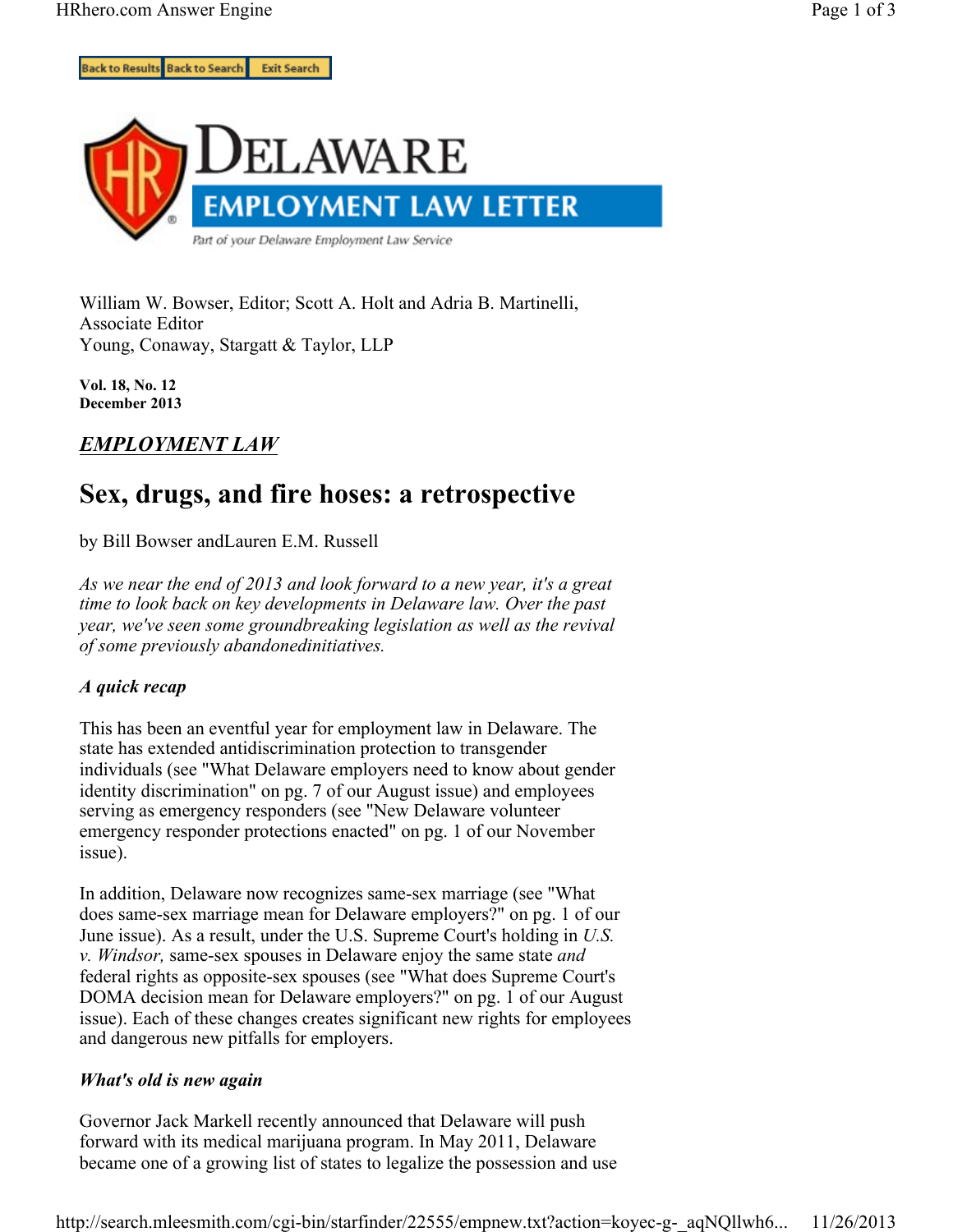of medical marijuana. The Delaware Medical Marijuana Act (DMMA) provides that Delaware residents with certain medical conditions will be able to legally purchase marijuana at "compassion centers" located in the state. The DMMA further prohibits employers from terminating employees who test positive for marijuana metabolites, provided they aren't impaired on the job.

Although the law is now technically in effect, there are currently no compassion centers at which medical marijuana users can make a purchase. That's because the U.S. attorney for the District of Delaware, Charles M. Oberly III, informed the governor in a letter dated February 9, 2012, that his office might prosecute state employees involved in the sale of medical marijuana. Oberly's position was based on the fact that marijuana remains a Schedule 1 drug under the federal Controlled Substances Act (CSA). Schedule 1 drugs are drugs for which there is no currently accepted medical use.

Oberly's letter represented a change in federal policy. President Barack Obama's former deputy attorney general, David Ogden, had previously indicated that the U.S. Department of Justice (DOJ) wouldn't prioritize enforcement of the CSA against states with medical marijuana laws. In light of the shift, Governor Markell suspended implementation of the DMMA. Regulations that were to have been issued in 2012 were never finalized.

But those of you hoping to avoid the legal quagmire of medical marijuana will be sorely disappointed―the DMMA is back on track. In an August 15 letter, Governor Markell indicated that the state would move forward with the creation of compassion centers. However, in light of the uncertainty over federal enforcement efforts, the state will implement changes to its initial plan.

Those changes include the creation of a single pilot center that will cultivate no more than 150 plants, with an inventory of no more than 1,500 oz of marijuana. The goal is to alleviate the federal government's concern over large-scale privately operated industrial centers with high revenue projections. In addition, Governor Markell announced plans to institute tight security requirements, including an identity verification system and around-the-clock video monitoring.

Despite the changes, Governor Markell noted that he won't hesitate to suspend the implementation of the DMMA again if guidance from the federal government changes.

#### *Bottom line*

This has been a year full of legal changes, and the implications of those changes remain to be seen. As we have noted before, broader rights for employees frequently mean increased risks for employers. We will continue to monitor the emerging issues and provide insight on recent developments.

### **Copyright 2013 M. Lee Smith Publishers LLC**